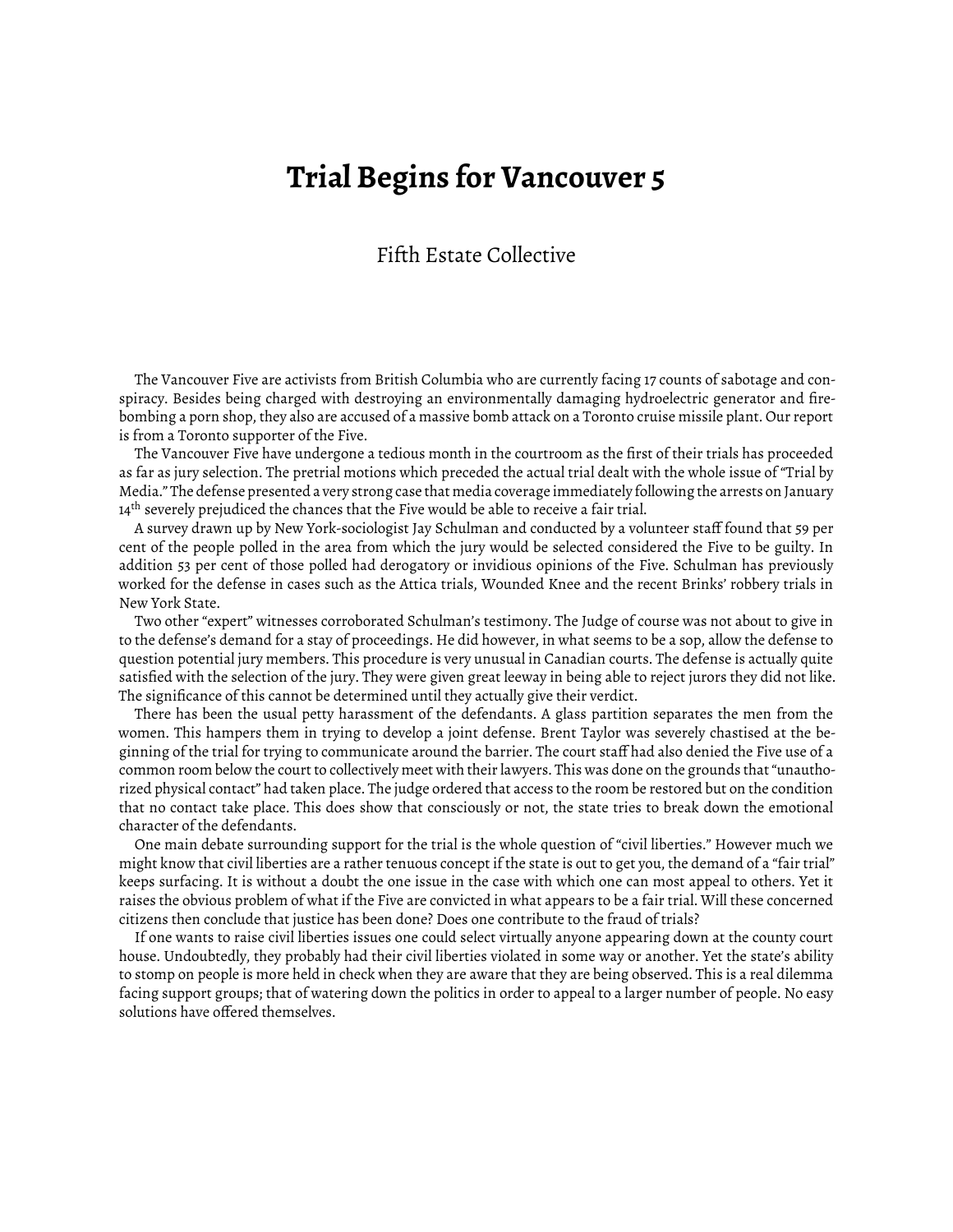This problem also affects the way in which the Five conduct themselves at the trials. One possibility is for them to refuse absolutely to have anything to do with the charade of justice. This comes however at a very high price. It guarantees maximum convictions and sentences. The other possibility is to play the game, raise civil liberties aspects, use lawyers and try to cut the losses. These are very difficult questions involving principles and many years of one's life.

The Five face four trials altogether in B.C. Then charges arising out of the bombing of Litton will probably follow. This first trial clears up many of the specifically criminal charges, B&Es (burglary), possession of restricted weapons, auto theft, possession of stolen goods, etc. This trial will go well into the new year. The second trial will involve the firebombing of the Red Hot Video outlets. Ann Hansen is preparing her own defense on this charge.

The road ahead for the Five promises to be a difficult one, and support for their efforts is crucial. Financial contributions for the defense work should be directed to the FREE THE VANCOUVER FIVE DEFENSE GROUP, Account 91740–1, c/o CCEC Credit Union, 205 E. 6<sup>th</sup> Ave., Vancouver, B.C. V5T 1J7 Canada.

Anyone wishing to write to any of the 5 incarcerated-Julie Belmas, Ann Hansen, Gerry Hannah, Doug Stewart, and Brent Taylor-can do so by addressing their letter to Oakalla Prison, Drawer "0", Burnaby, B.C. V5H 3N4 Canada.

Up to date information on the trials of the Five and efforts to aid in their defense may be obtained from the Free the Vancouver Five Defense Group, P.O. Box 48296, Bente Station, Vancouver BC V7X 1A 1.

## **Related**

See "Free the Five, protect the Earth," [FE #312, Spring 1983.](https://www.fifthestate.org/archive/312-spring-1983/free-the-five-protect-the-earth/)